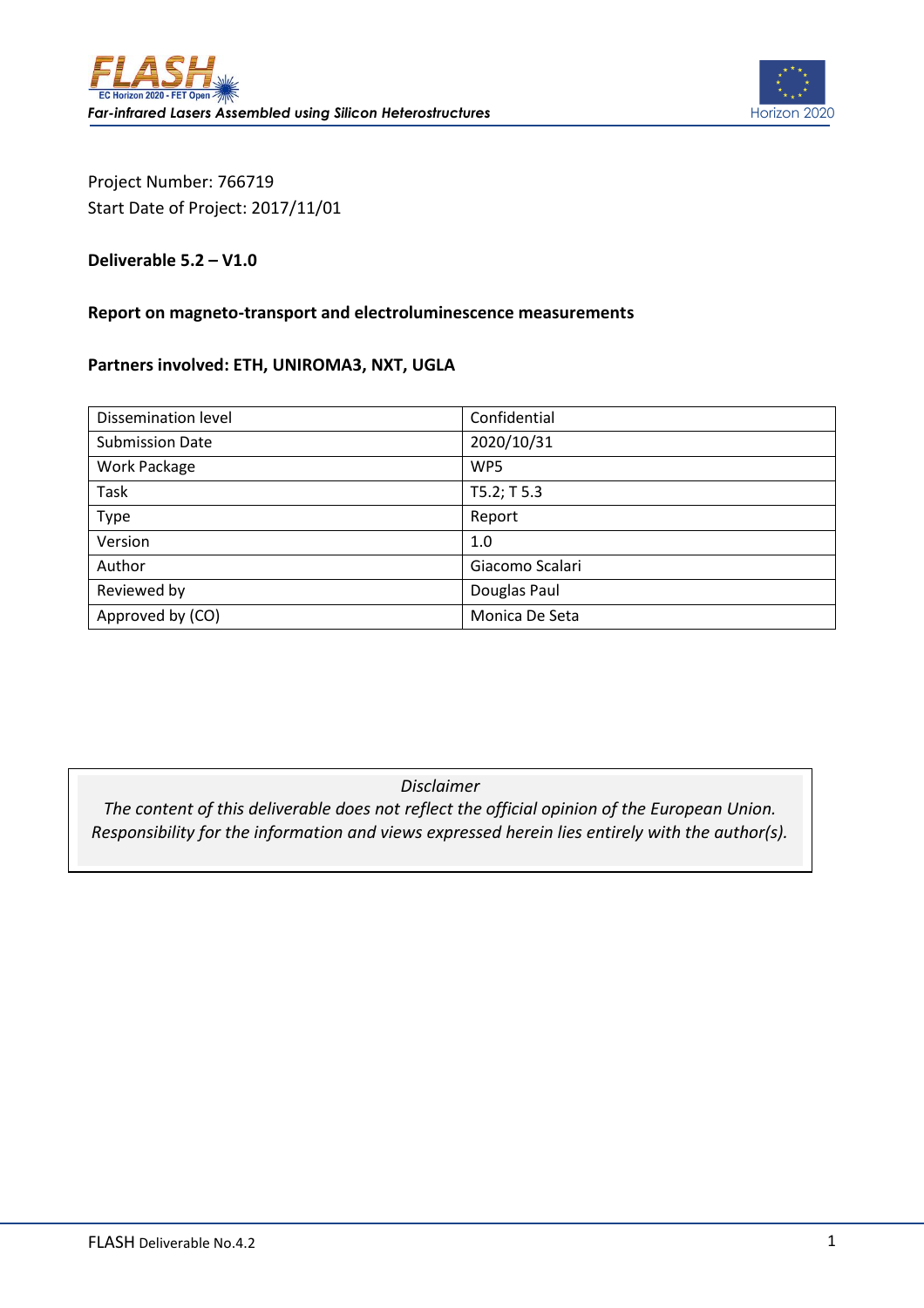



# <span id="page-1-0"></span>Table of Contents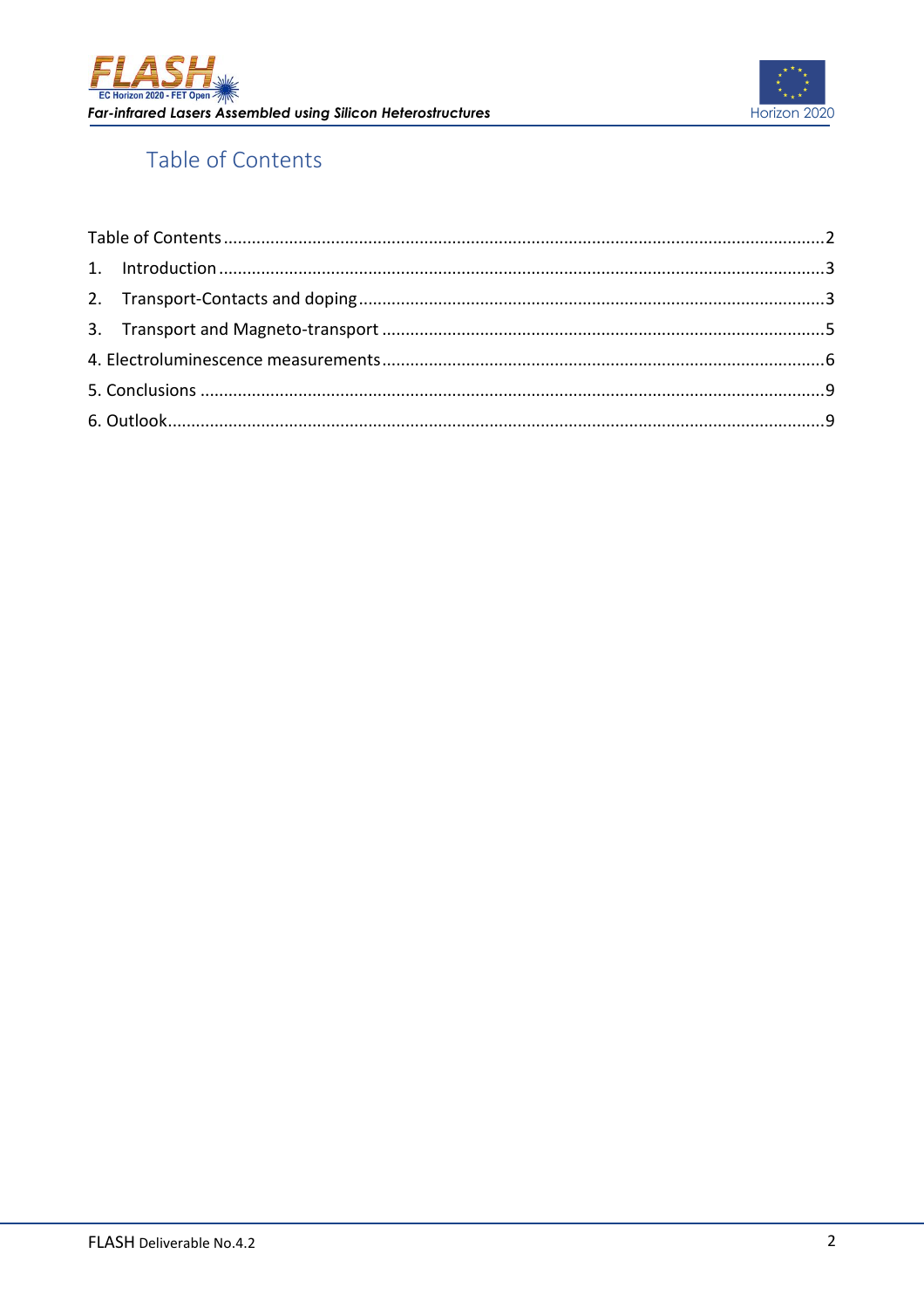

## 1. Introduction

<span id="page-2-0"></span>In the following report measurements of different Ge/SiGe quantum cascade layers with the same target active region design are discussed. Each layer consists of 51 periods of the Delta States Design with Si<sub>0.15</sub>Ge<sub>0.85</sub> barriers, see D 5.1. Section 3. The properties of the layers are listed in Table 1. The layers were fabricated to the following device types:

- 1. Circular transmission line test structures (CTLMS) to determine the bottom and top contact resistances.
- 2. Circular mesa structures (CMS) with diameter ranging from 50 to 200 um to check the current scaling with device area and to perform magneto-transport measurements.
- 3. Interdigitated diffraction gratings (IDG) to measure the electroluminescence signal.

| Generation | Layer ID | $N_{2D}$ [cm-2] | $L_p$ [nm] | <b>Metallization</b> | <b>Growth direction</b> |
|------------|----------|-----------------|------------|----------------------|-------------------------|
| Ш          | 2289     | 1.8e11          | 82.4       | AgSb                 | <b>Direct</b>           |
|            | 2292     | 3.6e11          | 81.0       |                      |                         |
| Ш          | 2306     | 5e10            | 85.5       | <b>NiGe</b>          |                         |
|            | 2307     | 7e10            | 83.3       |                      |                         |
| IV         | 2315     | 7e10            | 87.8       |                      | Reversed                |
|            | 2322     | 4x 1.75e10      | 81.5       |                      | <b>Direct</b>           |

<span id="page-2-1"></span>Table 1. Layer IDs with the nominal sheet doping density  $N_{2D}$  and period length  $L_p$  measured by XRD.

## 2. Transport-Contacts and doping

For the generation II layers, UGLA realized Ohmic contacts to the active region with Ag/Sb(1%) metallization. A specific contact resistivity of 2.5 x  $10^{-5}$   $\Omega$ cm<sup>2</sup> was achieved at 10 K. However, this choice of metallization led to adhesion problems of the metals and some devices couldn't be wirebonded because the whole metallization ripped off. We also believe that for some devices part of the Ag layer oxidised and prevented any current to flow. Facing these problems, we decided to employ a NiGe metallization to form Ohmic contacts for generation III-IV layers envisaging a more stable fabrication process [1]. The lowest specific contact resistivity measured at 10K was 7.8  $\times$  10<sup>-4</sup>  $\Omega$ cm<sup>2</sup> (see Figure 1). Note that only a two-point measurement could be employed and the actual contact resistivity is lower.

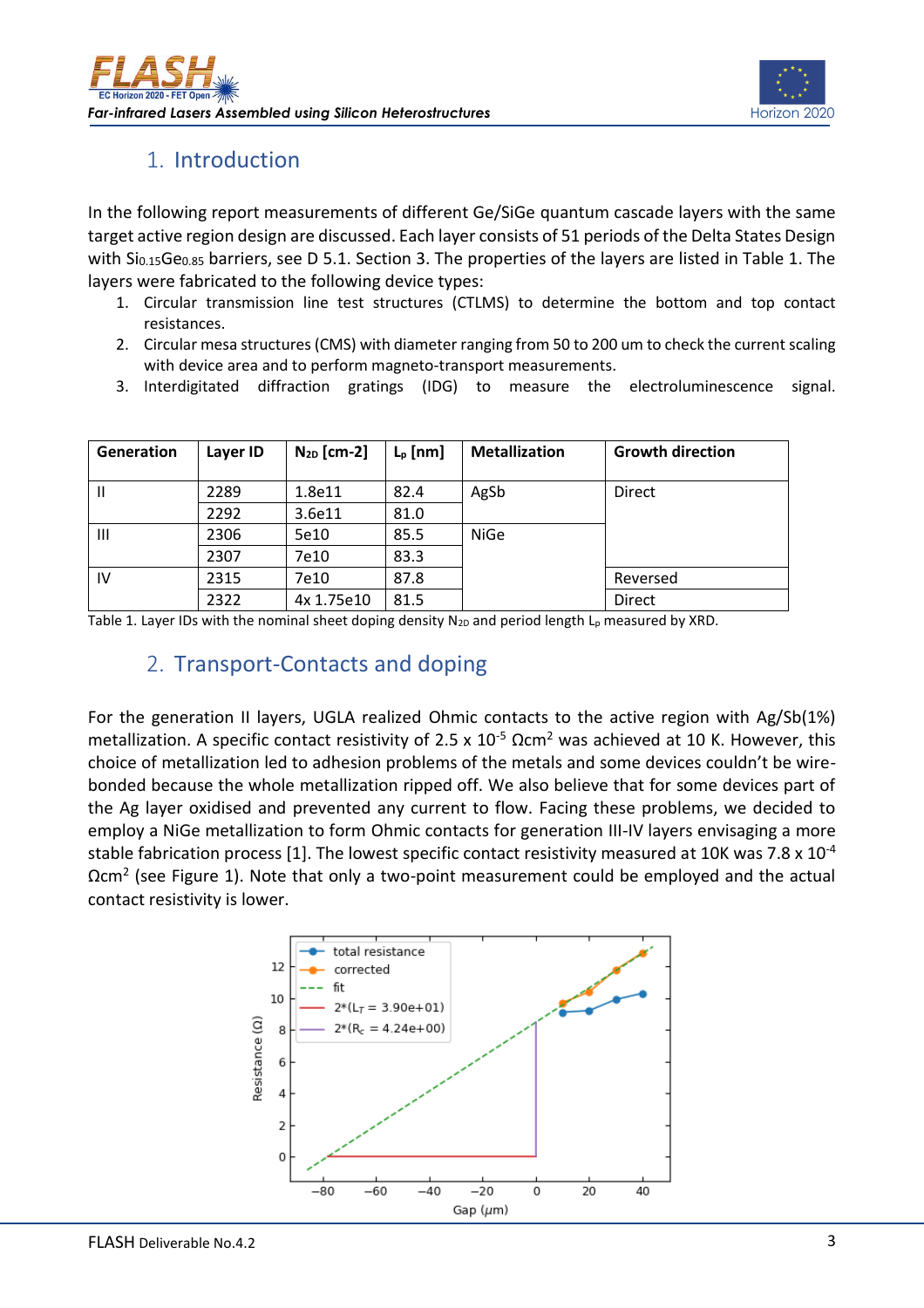



Figure 1: Total resistance for the CTLMS (bottom contacts of layer 2307) as a function of the gap spacing between circular conducting inner and outer region. The total resistance (blue curve) is multiplied by a geometrical correction factor (orange curve). The specific contact resistance, the transfer length  $L_T$  and the contact resistance R<sub>c</sub> are fitted to the model described in [2].

Even though the contact resistivity increased, the overall device yield for generation III-IV increased due to the cleaner fabrication process with NiGe metallization. Additional improvements in the growth quality by **,** UNIROMA3 resulted in more reproducible current-voltage (VI) characteristics. Devices with the same geometry showed the same VI curves, which is a significant improvement with respect to devices of generation II. This can be seen in Figure 2, where the current density at 1V is depicted as a function of the nominal sheet doping density. Each point corresponds to an average of three devices (except for 2315 and 2322 only two) with the same geometry and the error bar represents the standard deviation.



Figure 2. Current density extracted at a bias point of 1V for nominal sheet doping density. Each point and error bar represents the average and standard deviation of three identical device geometries. The linear fit was used to extrapolate the doping for the generation III layers. Note that for layers 2315 and 2322 only two devices of the same geometry were measured.

For samples in generation III and IV the doping and consequently the current density is reduced. The lower current density favours detecting the intersubband emission due to less Joule heating of the device. The device and material quality increased, however a scaling of the current with the device area could not yet be achieved. In Figure 3 the transport behaviour of devices of layer 2307 is depicted. The current density of CMS with varying diameters from 60-100  $\mu$ m and IDG of two sizes are compared. It can be seen that the current density does not overlay, if the device geometry differs. The current densities also do not scale with the perimeter (not shown here). The measurements are repeatable for devices with the same dimensions. The layers 2306, 2315 and 2322 show a similar behavior. This behavior suggests that the devices are not homogeneously pumped, or that a part of the current is transported along the lateral surface or by defects. Note however that D4.2 suggests that the TD leakage current density is negligible when the TD density is in the low  $10^6$  cm<sup>-2</sup> range as in samples 2306, 2315 and 2322.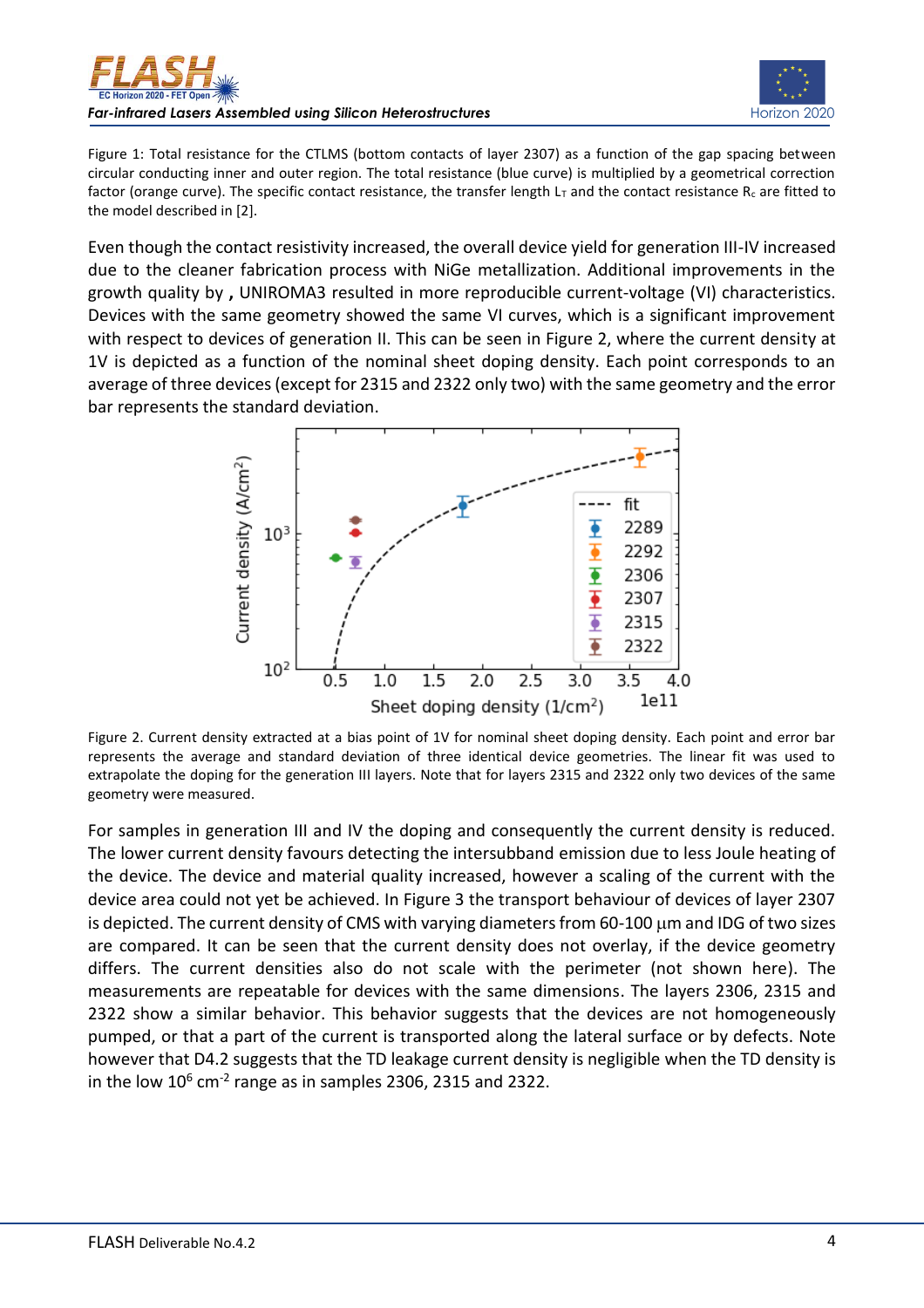



Figure 3. Transport characteristics of layer 2307: Current density of CMS with varying diameter (solid lines), IDG small with an area of 1.1 x 10<sup>-4</sup> cm<sup>2</sup> (dashed lines), IDG large with an area of 3.3 x 10<sup>-4</sup> cm<sup>2</sup> (dotted line).

## <span id="page-4-0"></span>3. Transport and Magneto-transport

The grating devices prepared for electroluminescence were also used to perform magnetotransport measurements. Current-Voltage curves were recorded as a function of the magnetic field in the range 0-10 T at a temperature of 4.2 K (sample immersed in liquid He). As visible from Fig.4(b) the sample exhibits the typical turn-on behaviour as a result of the alignment of the cascade structure and a positive magnetoresistance, as expected from the carrier localization in the plane of the heterostructure. We run calibration measurements on the parent III-V GaAs-based laser structure (N471 Ref.[3]) that are reported in Fig. 4(a,c): we record the current as a function of applied bias and sweep the magnetic field. We successively differentiate the curves with respect to the magnetic field. In this case clear oscillations are observed due to coupling of different Landau levels coming from upper and lower states. Unfortunately, for the Ge/SiGe heterostructure such differential analysis does not reveal reliable features. We do not observe as well any clear sign of band misalignment (NDR) that marks the end of resonant tunneling injection in the upper lasing state in quantum cascade devices. It is expected that in non-polar materials like Ge/SiGe the electronic temperature can be much higher than the lattice one and the resonant tunneling can be affected by this. We believe that the absence of clear signatures of NDR and magneto-related resonances has two main origins:

- 1. a non-selective injection of the electrons in the upper lasing state (see following paragraph )
- 2. a low carrier mobility (THz magneto optical measurements performed on the same layers did not show electronic cyclotron transitions up to a field of 8 T.)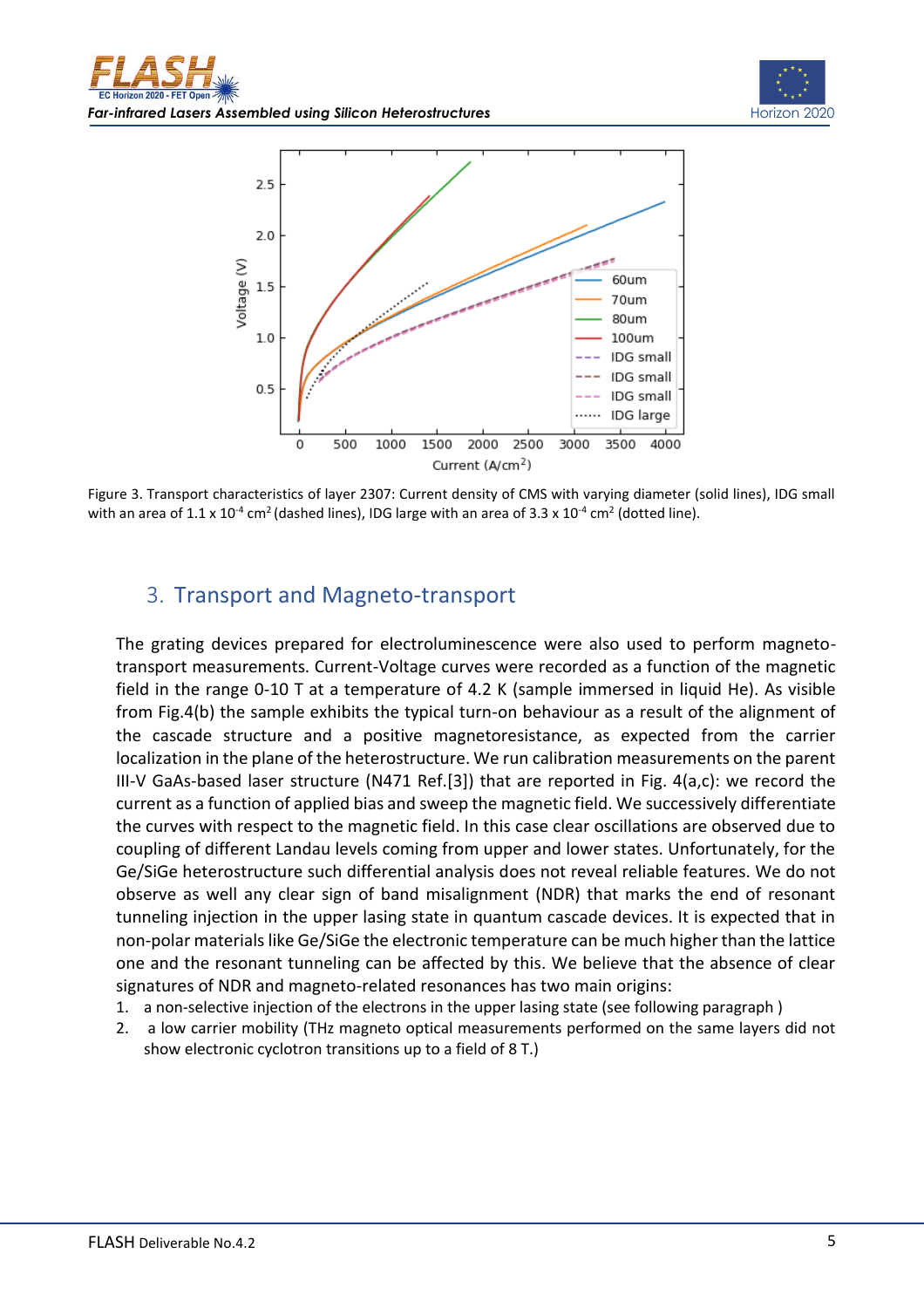





<span id="page-5-0"></span>Magnetotransport for GaAs/AlGaAs SQW laser and corresponding Landau Fan. The color scale is refererred to dI/dB. (b): IV curves at 0 and 10 T for Ge/SiGe SQW. (c:) IV curves at 0 and 10 T for GaAs/AlGaAs SQW.

## 4. Electroluminescence measurements

The energy band diagram for the single quantum well (SQW) Delta States Design is shown in Figure 5. The choice of this design has been discussed in the previous second year report .

The thicknesses are scaled according to the period length of layer 2307 measured by XRD.

The light-current-voltage (LIV) characteristics of the considered layers are shown in Figure 7. The operation points are acquired with relatively low electrical injection power to prevent any blackbody emission overcoming the intersubband signal.

Typical spectra measured on the same IDG geometry of layers 2306, 2307 and 2315 are shown in Figure 6. The biasing voltage for all the electroluminescence measurements is chosen in the range 0.9-1.2 V (see Fig.7).

Due to the low current density inherent to the SQW design the total injected power in the devices at the operation points is at most 210 mW. Two distinguishable peaks appear for the three layers. The peaks are fitted with a double Lorentzian function and compared to the peak position computed with nextano. NEGF for given period length and bias point. The measurements agree to within 2 meV of the simulated peak positions. The observed FWHMs lie in the range 2-3.5 meV ( $\Delta f/f \cong 0.2$ ) and agree well with optical absorption measurements in unbiased quantum wells [4,5]. We attribute the first peak to the vertical transition between the first excited state and ground state in the main quantum well (see red indicated states in Figure 5). The second peak we attribute to transitions between a higher lying energy state and the upper state of the miniband (see blue indicated states in Figure 5). Compared to GaAs quantum cascade structures the second peak is believed to appear due to a weaker electron-phonon interaction which leads to a higher electronic temperature and ultimately to a non- selective electronic injection in the upper state. Such a peak was indeed observed also on GaAs structures above the NDR[6]. The strongest emission is observed from layer 2315 that was grown in the reversed direction with respect to 2306 and 2307.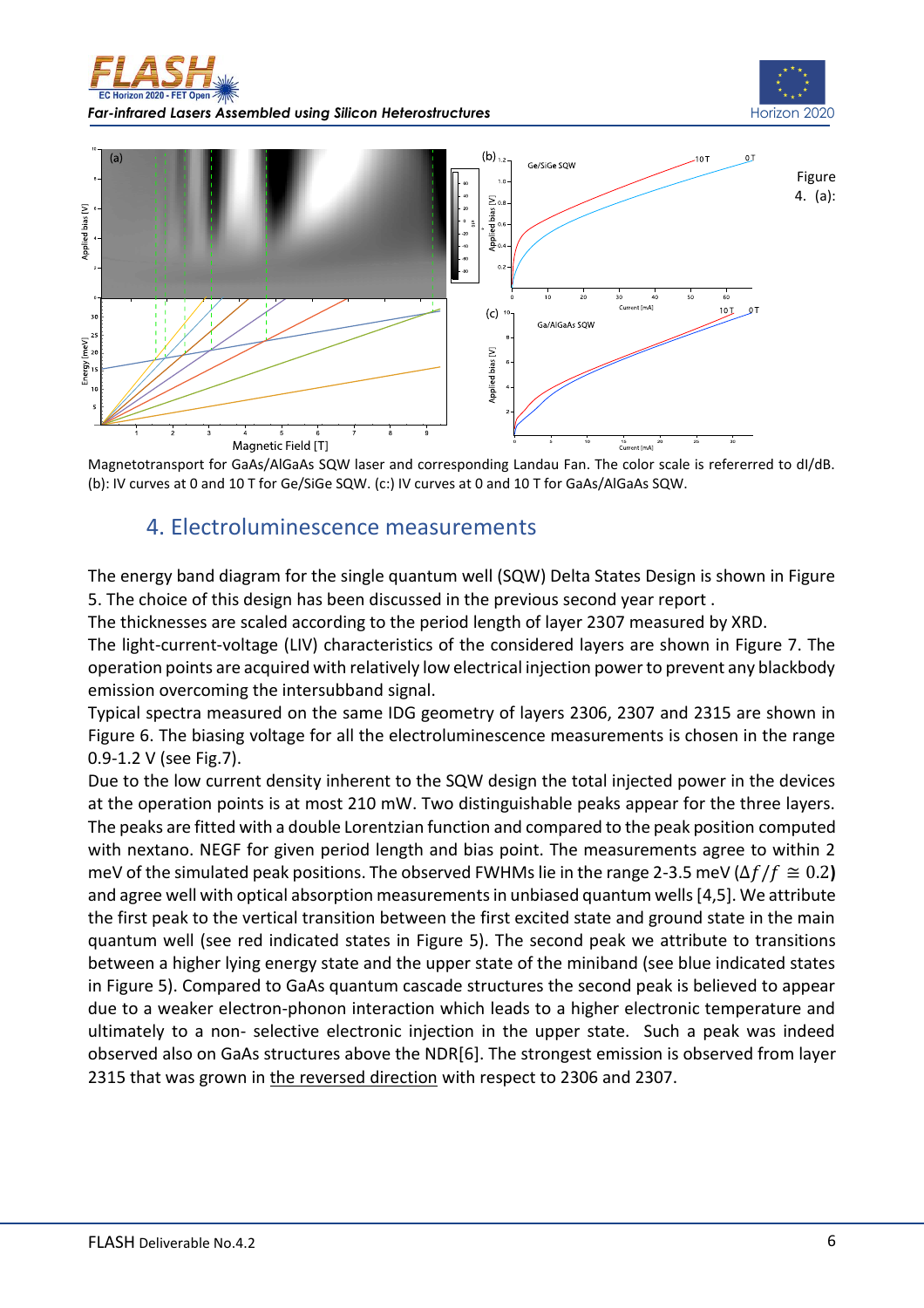



Figure 5. NEGF simulations done with the nextnano.NEGF package at 20mV/period and 10K for the layer 2307. The blackline is the L-valley conduction band-offset and in green is shown the energy resolved carrier density.



Figure 6. Electroluminescence spectra for layer 2306, 2307 and 2315 (left column). The Lorentzian fits (right column) are compared to the simulated peak positions (vertical dotted lines). The spectra are obtained by taking the Fourier transform of the X component of the lock-in signal.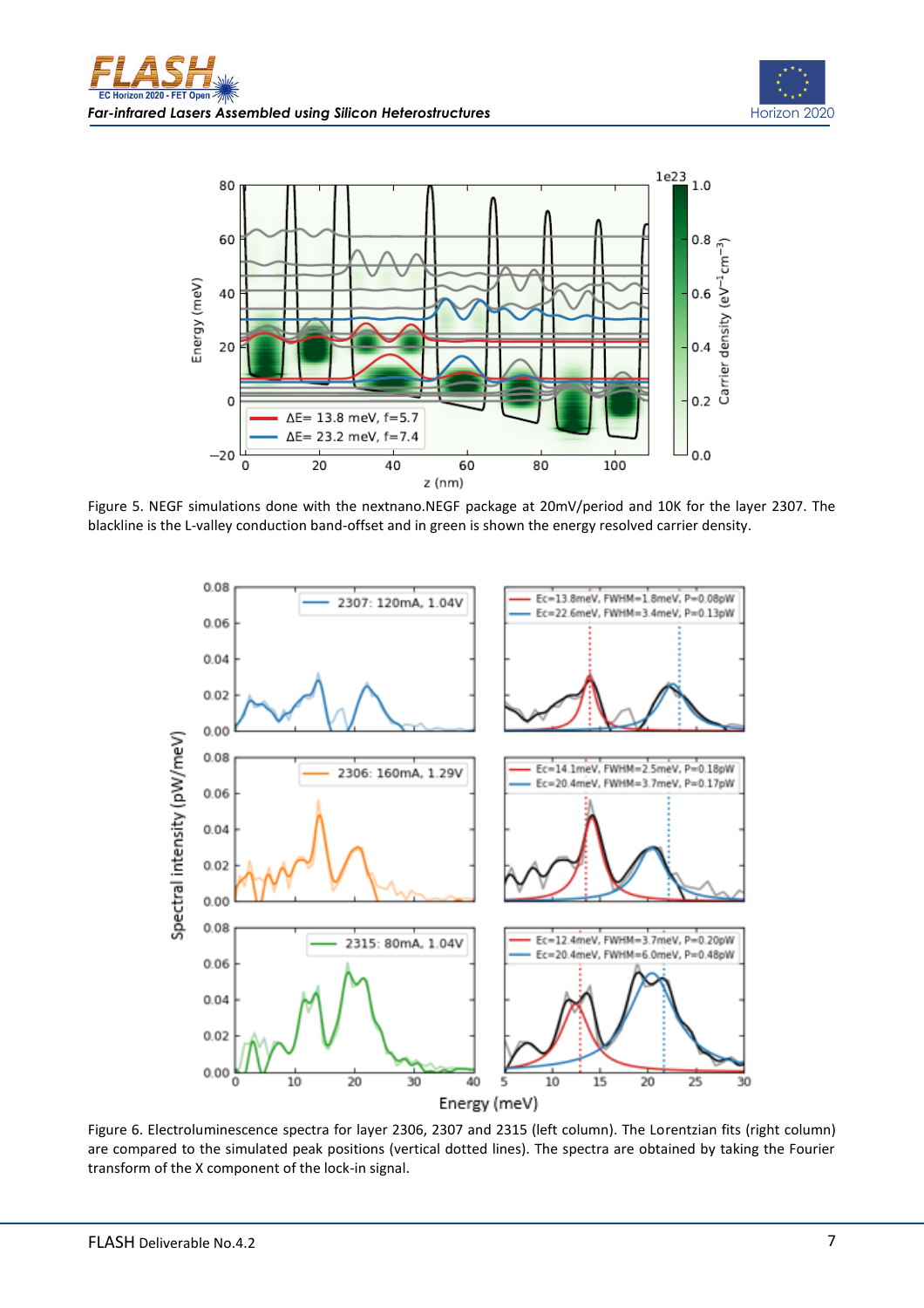



Figure 7. Light current voltage characteristics of layers 2306, 2307 and 2307. The dashed lines are the light-current curves, the solid lines the VI curves and the dots represent the operation point where the spectra of Figure 6 are acquired.

The electroluminescence experiments are performed as described in D 5.1. section 1. To increase the signal to noise ratio, multiple interferograms with the same experimental conditions were averaged yielding typically 8-24 hours of total integration time. With a 2 s integration time per step, the X- and Y-component of the lock-in signal and also the temperature are acquired for every step of the mirror. The measurement overview for the spectra of layer 2307 is shown in Figure 8. The temperature is also stable within 200 mK for most of the measurement time.



Figure 8: Measurement monitoring for the spectrum of layer 2307 (shown in Figure 5). Top: The mean (dots) and standard deviation (semi-transparent area) of the X- and Y-component of the lock-in signal for each interferogram. Bottom: Mean temperature for every interferogram. Note that the standard deviation is not visible on this scale.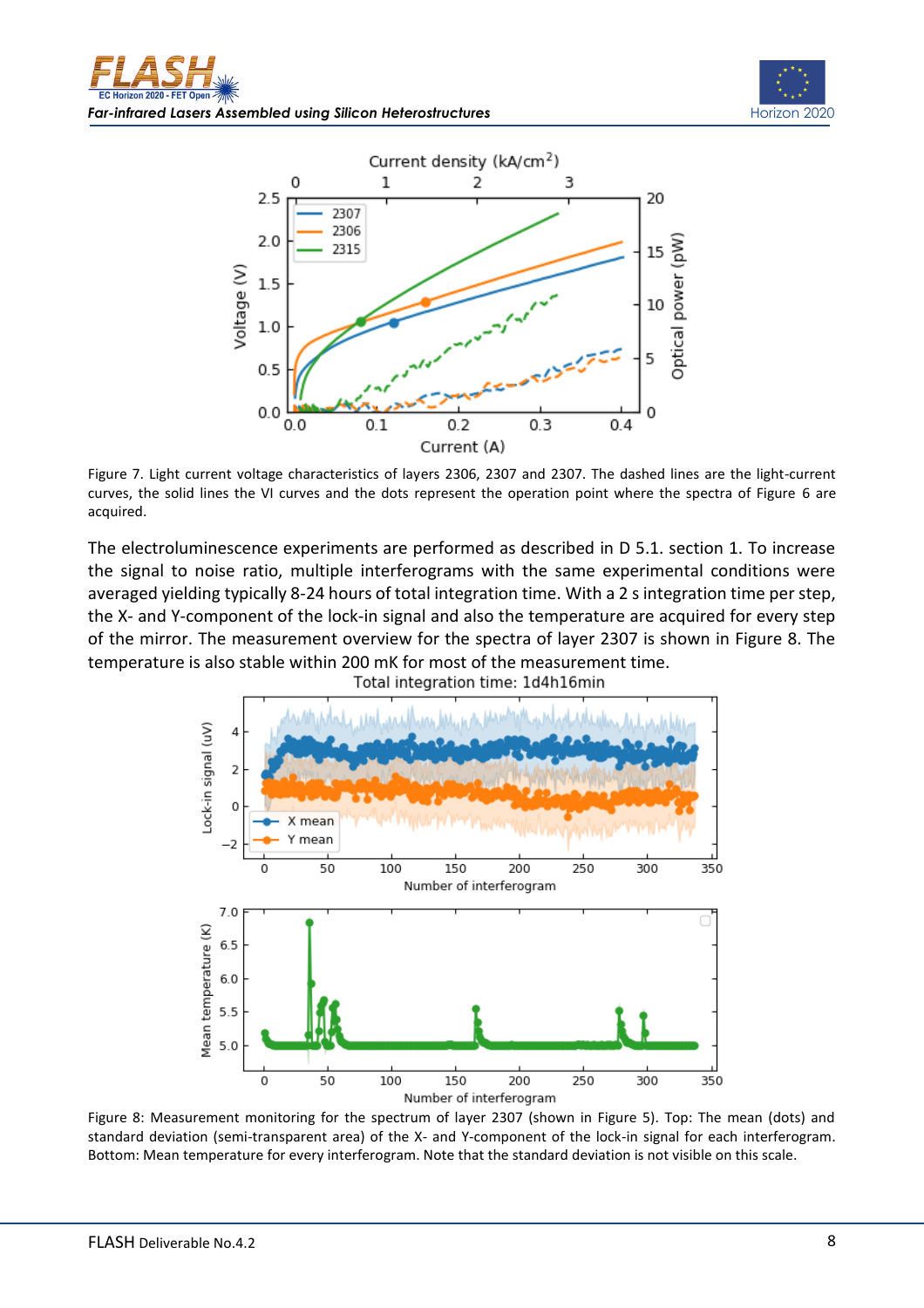



We performed also electroluminescence measurements on a SQW sample (2322) where the doping has been placed in all the quantum wells. This is known to have a detrimental effect on the efficiency and on the broadening of ISB emission. Since this sample has been fabricated with exactly the same gratings as the ones of Fig.6, it constitutes an excellent control sample. The emission from this sample, (operated with the same electrical injected power as the measurements of Fig.6) is reported Fig. 9. The collected signal is much lower than in the other samples, the X component (the one with the correct phase for emission) shows a broad incoherent signal and the Y component is large. So this is a conclusive proof of the ISB nature the electroluminescence signals reported in Fig.6.



<span id="page-8-0"></span>

## 5. Conclusions

As a conclusion, we observed electroluminescence signals from 3 different epitaxial layers: the strongest emission corresponds to sample 2315, the layer grown in reverse order with respect to the other two. The narrowest peak attributed to the vertical transition in the broad well is observed for sample 2306 ( $\Delta f$  =2.5 meV,  $f$ =14.1 meV). The absence of features in the transport makes an estimation of the upper state lifetime difficult and points towards a non-selective injection of electrons in the cascade structure. This is confirmed by the observation of a second, high energy peak in the electroluminescence.

### <span id="page-8-1"></span>6. Outlook

On the basis of the results above, the following steps are planed: